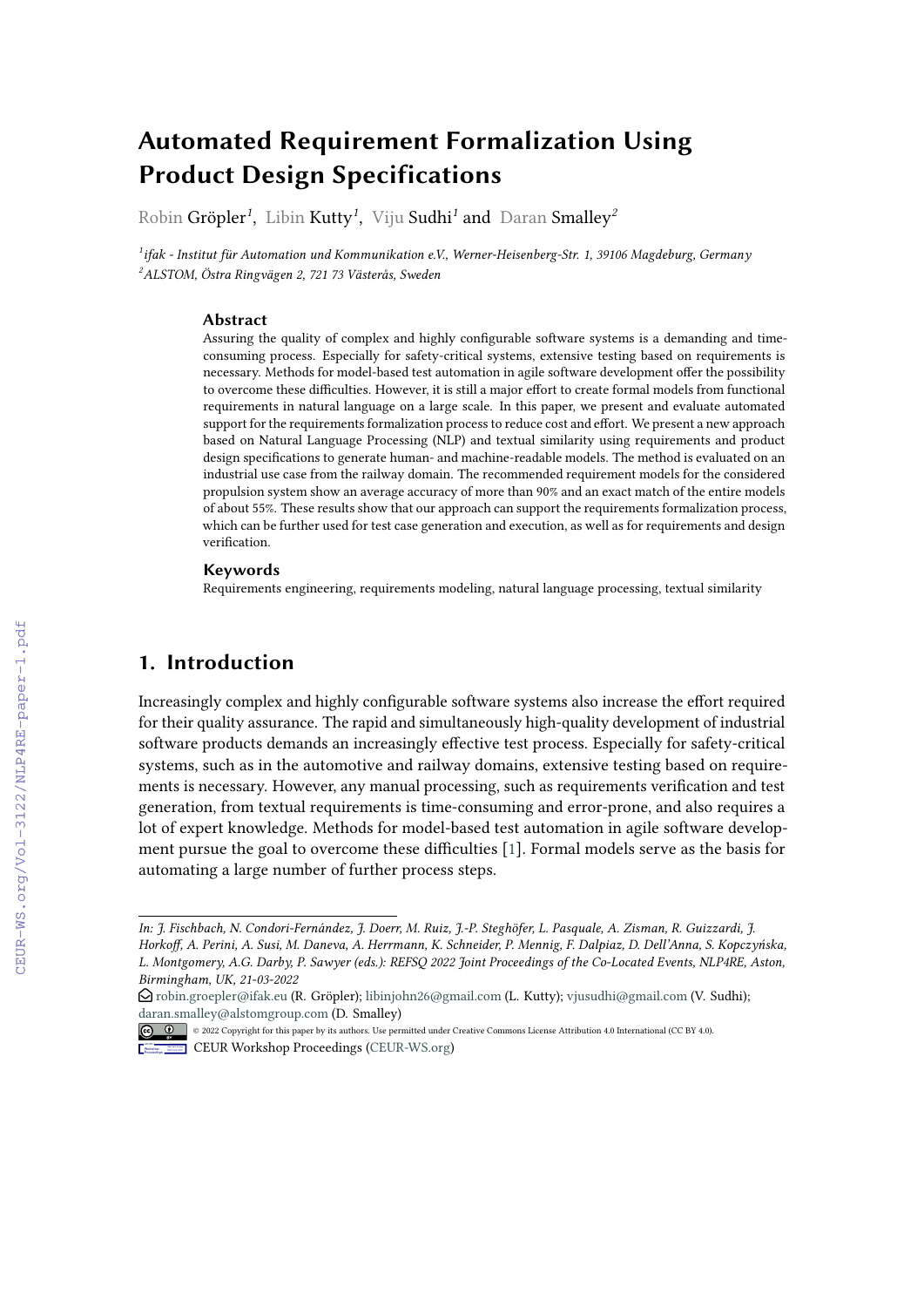In previous works, a model-based testing tool chain has been developed to enable efficient test processes [\[2,](#page-9-0) [3\]](#page-9-1). Methods for model synthesis, model-based test generation and prioritization are used to systematically and efficiently create a test suite that contains suitable test cases. This approach is based on behavioral requirements that serve as input for further processing. The only time-consuming manual step is the creation of requirement models from functional requirements in natural language.

Recent advances in natural language processing (NLP) show promising results for supporting a wide range of requirements analysis tasks [\[4\]](#page-9-2). Therefore, NLP techniques show a growing interest in automating various software testing activities such as model and test case generation. A considerable amount of NLP approaches and tools have been investigated in recent years aiming to generate models or test cases from underlying requirements documents [\[5,](#page-9-3) [6\]](#page-9-4).

However, due to the shortcomings of natural language, most of the existing NL-based approaches generate abstract models and test cases, but lack information about real entities, their relations and design [\[6\]](#page-9-4). The links to real entities such as components, signals and parameters are usually added only during test execution, which in turn is an error-prone and time-consuming manual process. At this late stage of the testing process, issues have to be resolved, e.g., that parts of the requirements are not verifiable. This makes the model-based approach somewhat inefficient, since the requirements and the design specification then have to be revised again. Besides mapping abstract to real entities, there are usually many specific details in the system design from which the requirement formalization process would benefit. The system architecture not only describes the structure, but also includes architectural design decisions and is therefore closely related to the requirements [\[7\]](#page-9-5).

In this work, we want to take into consideration product design specifications for a much more precise requirements formalization process. Our new approach utilizes NLP techniques to automatically generate requirement models from natural language requirements and design specifications. We perform textual similarity and contradiction analysis between the requirements and entity descriptions using classical to modern NLP algorithms. The generated models are represented in a simple, self-created, machine- and human-readable language. The *main contributions* of this work are i) a new approach for requirement formalization using product design specifications and ii) the evaluation of various algorithms on an industrial use case. The integration of information from the design specifications at this early stage of the testing process shall provide much faster feedback to the requirements or test engineer whether the requirements are verifiable and correctly designed.

### **2. Related work**

There is a wide range of sophisticated methods and tools for *requirement formalization*, see e.g. the surveys of Zhao et al. [\[4\]](#page-9-2), Buzhinsky [\[5\]](#page-9-3) or Brunello et al. [\[8\]](#page-9-6). Recently, Giannakopoulou et al. [\[9\]](#page-9-7) proposed a structured natural language called FRETISH using semantic templates, which has been evaluated in several NASA projects. These methods focus purely on the requirements texts without considering further information about the system architecture.

There are only a few works that take *architecture and design specifications* into account during the formalization of requirements. Bernaerts et al. [\[10\]](#page-9-8) addressed the early integration of the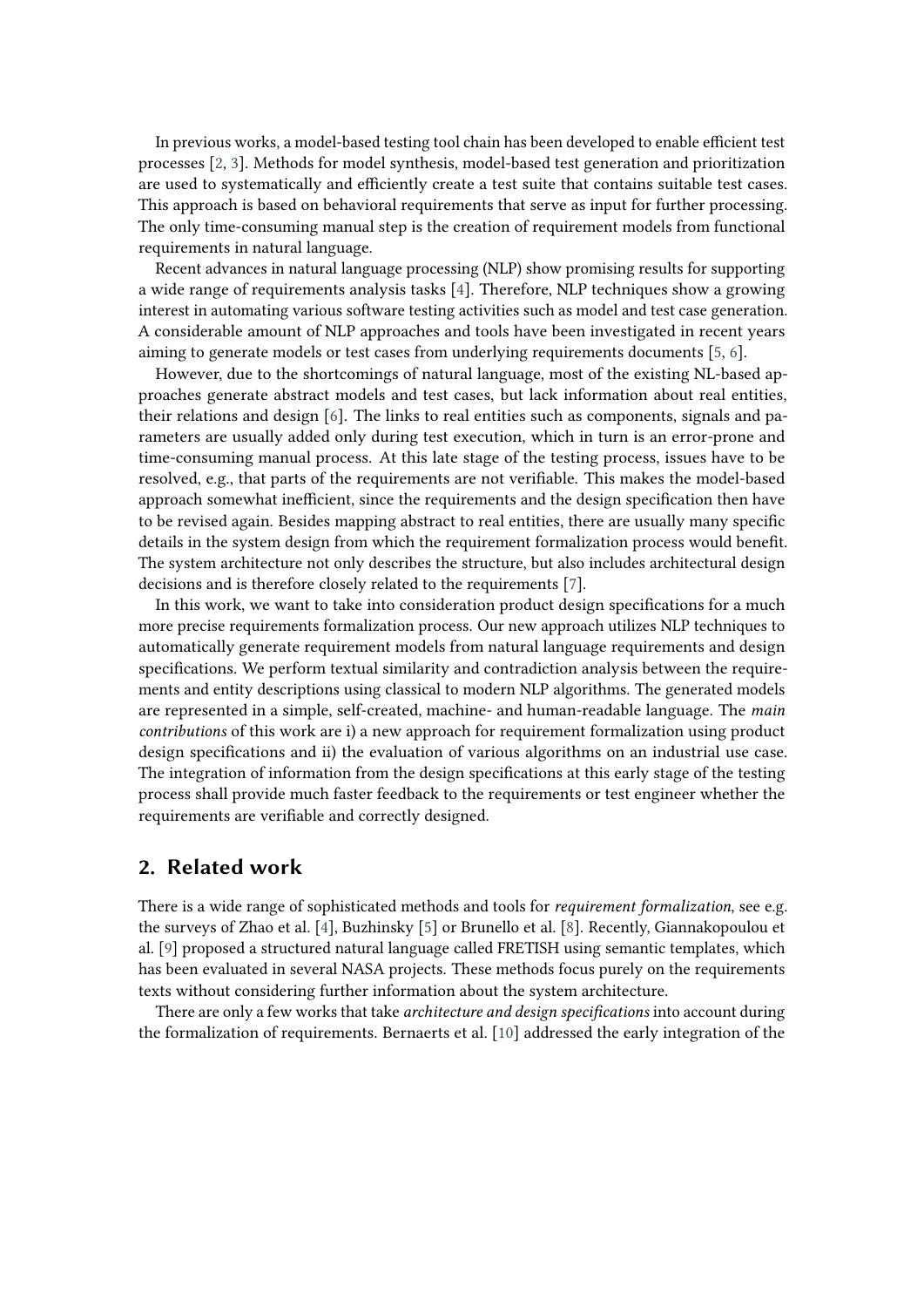design process, but focus more on temporal logic while assuming a manual interpretation of natural language texts. Stachtiari et al. [\[11\]](#page-9-9) addressed the early assurance of consistency between the requirements and design correctness using a pattern-based approach. Note that in a previous study, we pointed out that a predefined list of semantic entities is helpful to generate more accurate models from requirements [\[2\]](#page-9-0). Wang et al. [\[12\]](#page-9-10) developed a patternbased approach called PASER for checking the consistency between the generated models and the implementation, i.e., considering the design in the stage of the process model. During test execution, many authors use a mapping table or test case specifications [\[6\]](#page-9-4). However, all of these approaches require large manual effort and expert knowledge of system architecture and design to create such documents.

The use of *architecture and design specifications* has been investigated for various other requirements analysis tasks. Leitão and Medeiros [\[13\]](#page-9-11) developed an NLP-based method that can extract and associate components from product design specifications and system requirements. Sharma et al. [\[14\]](#page-9-12) proposed a recommender system for selecting a suitable architectural pattern for a given set of software requirements using textual entailment. Niklas et al. [\[15\]](#page-9-13) developed an approach for checking the consistency of design specifications against natural language requirements based on noun extraction and graph-based modeling. Yet, none of these approaches can be used for the formalization of requirements.

The application of *similarity approaches* is widely used in requirements analysis. For example, several techniques for identifying requirement duplicates and interdependencies have been studied [\[16,](#page-9-14) [17\]](#page-9-15). Furthermore, it was shown that measuring the similarity between new and old requirements of software projects helps to identify reusable software components such as design, coding and test cases [\[18\]](#page-9-16). Recently, Abbas et al. [\[19\]](#page-9-17) investigated the semantic similarity of customer requirements to generate reuse recommendations for software product line assets.

However, most previous work has focused on the level of the entire requirement, which has the advantage that it can be processed at once and most NLP techniques are directly applicable. In contrast, our approach goes into much more detail on the individual entities and their dependencies between the requirements and design descriptions. In addition, not only similarity but also contradiction is studied to identify specific properties of the requirement model. To the best of our knowledge, the application of NLP-based methods for automated requirements formalization using requirements and design specifications has not yet been considered in the literature.

### **3. Use case**

In order to conduct experiments and evaluate our approach, we consider a use case from the rail industry. We use the data of the Propulsion Control (PPC) system in Bombardier Transportation, an Alstom Group Company. The PPC is part of a large, complex, safety-critical system. It handles the control of the entire propulsion system, including both control software as well as the electrical functions.

The requirements are written in textual format in the requirements management tool IBM DOORS. They are written in English and may contain several sentences. They do not follow a prescribed format in order not to focus on syntax when writing them. To meet the standards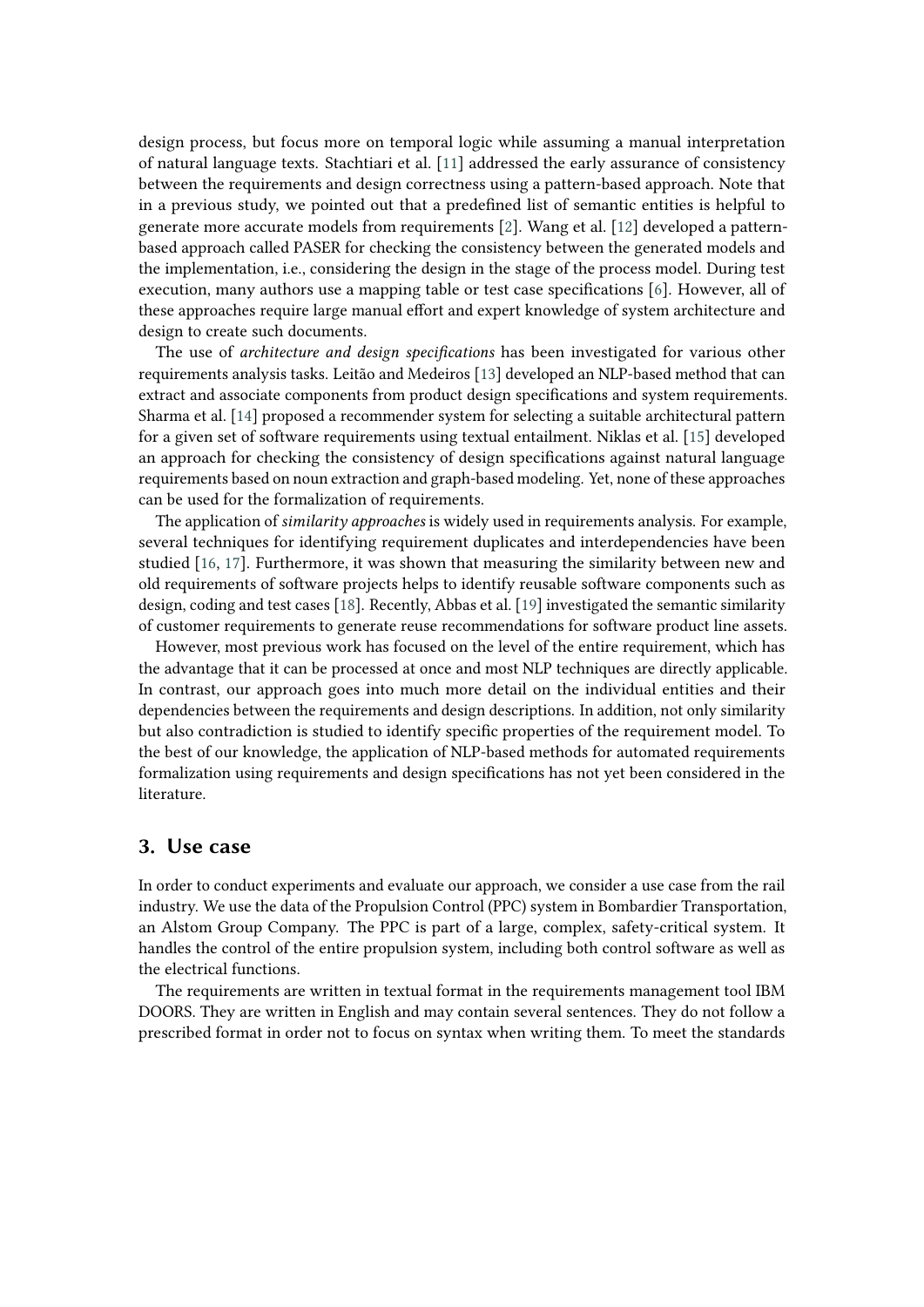

<span id="page-3-0"></span>**Figure 1:** Class diagram of the input data provided in the documents.

of Safety Integrity Level 2 (SIL2), a design document is written in textual format and is also handled in DOORS. The requirements and the design document are created by hand and can be manually linked. The system architecture and software modules are modeled as blocks in Matlab Simulink using a model-based design approach [\[20\]](#page-9-18). The two underlying documents for our study are provided as exports from DOORS and Simulink.

We assume the following tool and use case specific characteristics of the requirements and design specifications, cf. Figure [1:](#page-3-0) *i)* components are not mentioned in the textual requirement descriptions but are defined in the design specification and linked to the requirements, *ii)* all signals and parameters are defined with textual descriptions in the design specification and linked to the corresponding components, and *iii)* requirement descriptions have a clear and consistent structure. In particular, we assume that a short description in natural language is available for each entity. This assumption should hold true in most industrial product developments since requirements engineers also need to identify entities by some textual description. This information can be written inside the implemented code, in the company's internal standardization documentation, or more structured as a table in a design specification document.

### **4. Methodology**

In the following, we investigate suitable NLP methods to automate the process of creating requirement models from the requirements and design specification. Figure [2](#page-4-0) demonstrates the pipeline of our approach using an exemplary requirement with related signal descriptions. Note that the requirement is shown somewhat generalized, as the data we use is confidential.

The process can be divided into the following steps. The requirements in natural language and the design specification serve as inputs to the pipeline. The requirement is initially decomposed into sub-requirement clauses (Section [4.1\)](#page-4-1). Each clause is compared to the signal descriptions in the design specification to identify the signals (Section [4.2\)](#page-5-0) and then the corresponding parameters are identified (Section [4.3\)](#page-6-0). A relation is formed for each clause, which is then translated into a logical structure and finally into a requirement model (Section [4.4\)](#page-7-0).

The ground truth for the individual steps was created manually and reviewed by a requirements engineer with expert knowledge. While presenting the methodology, we show experimental results for the individual steps and discuss which methods are most suitable.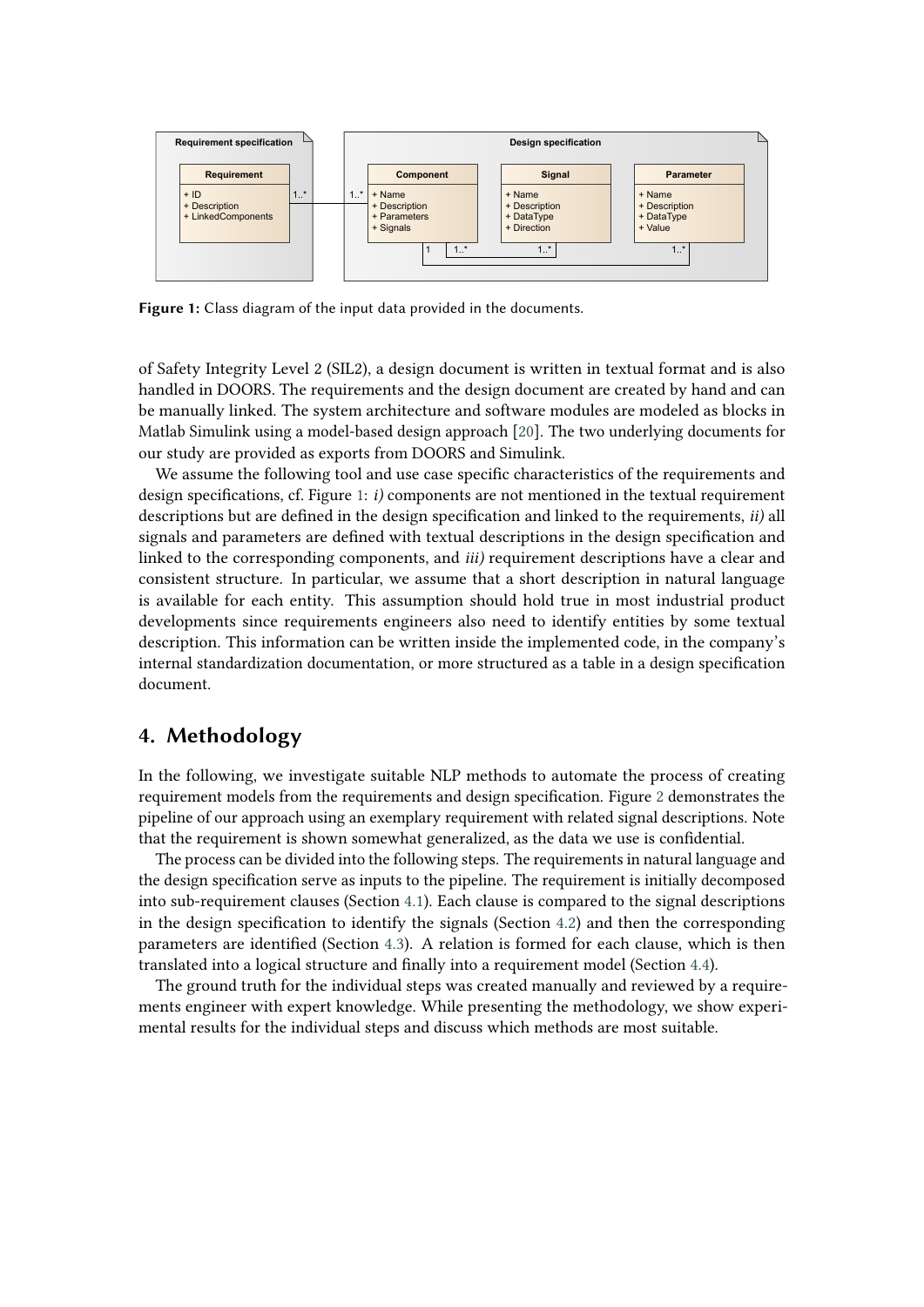

<span id="page-4-0"></span>**Figure 2:** Exemplary requirement with an overview of the pipeline.

### <span id="page-4-1"></span>**4.1. Decomposition**

It is imperative to initially decompose the long, complex industrial requirements into shorter requirement clauses that describe elementary instructions individually. This process requires understanding both the structure (syntax) and meaning (semantics) of the requirement text. In our first trials to decompose the requirements, we used a naive keyword-based approach. The conjunctions for introducing conditional clauses like *if*, *when*, *while* and *until* and for connecting clauses like *and* and *or* were identified in the span of the requirement text and were considered the boundary of clauses. In the considered use case with well structured requirements, there were only a few cases where this approach did not work. For example, the phrases *"between sensor 1 and 2"* or *"less than or equal"* should not be considered a boundary despite the presence of a conjunction. To decompose such requirements correctly, we considered the syntactic dependencies<sup>[1](#page-4-2)</sup> of the requirement text (e.g., using the *ancestor* tokens of the conjunctions) in addition to the keywords. Fig. [2](#page-4-0) illustrates the decomposition of a requirement (by line breaks) from our use case. Our use case demands only a simple decomposition algorithm, as proposed here, to work correctly. However, this could be extended to more linguistic patterns as proposed in [\[21\]](#page-9-19) or to more sophisticated algorithms such as proposed in [\[22\]](#page-9-20).

For the further steps in our pipeline, decomposition into requirement clauses is best suited. A shorter chunk of text (with just the noun phrases) leads to a loss of information and a longer clause (a whole sentence) leads to erroneous detection of signals and parameters.

<span id="page-4-2"></span><sup>1</sup> using spaCy, <https://spacy.io/>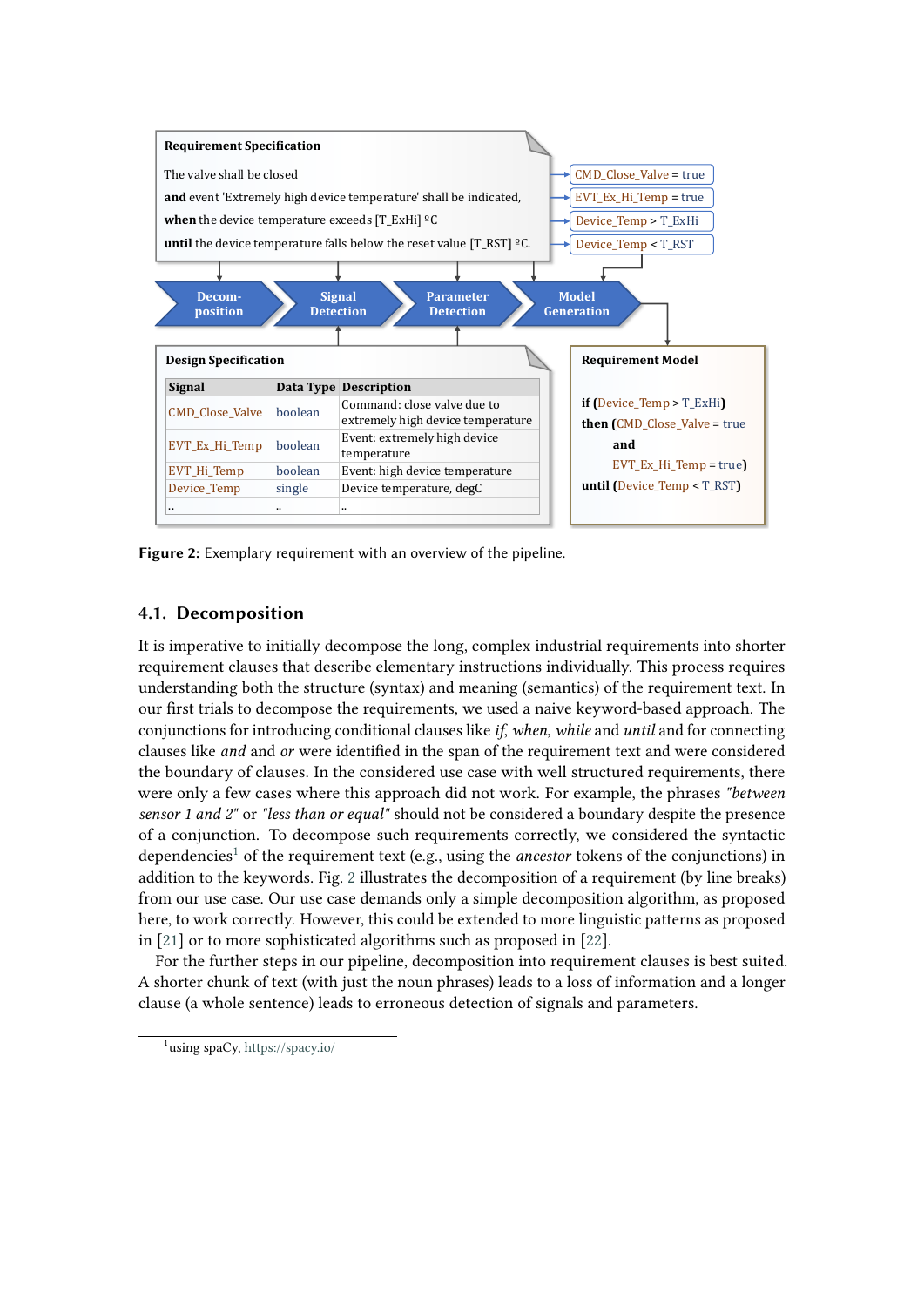<span id="page-5-5"></span>

| Table 1                                 |
|-----------------------------------------|
| Evaluation results for signal detection |

| Class                 | Method                                                               | Accuracy       |
|-----------------------|----------------------------------------------------------------------|----------------|
| Classical methods     | <b>Term Frequency (TF)</b><br>Term Frequency with stemming (TF-stem) | 78.5%<br>86.0% |
| String matching       | FuzzyWuzzy Partial Ratio<br>FuzzyWuzzy Token Set Ratio (Fuzz-TSR)    | 67.3%<br>85.0% |
| Static embeddings     | GloVe<br>fastText                                                    | 74.0%<br>57.0% |
| Contextual embeddings | Sentence-BERT (SBERT)                                                | 90.7%          |
| Ensembles             | $TF-stream + Fuzz-TSR$<br>$SBERT + Fuzz-TSR$                         | 90.7%<br>91.6% |

#### <span id="page-5-0"></span>**4.2. Signal detection**

Once the requirement is decomposed, we compute the cosine similarity between the requirement clause and all the signal descriptions in the design specification. The signal with the highest similarity score is then retrieved as the most relevant. To obtain a vector representation for each requirement clause and signal description, we apply classical techniques including Term Frequency (TF), static word embeddings including GloVe $^2$  $^2$  and fastText $^3$  $^3$  and contextual embeddings from Sentence-BERT $^4$  $^4$  (SBERT). We also use FuzzyWuzzy $^5$  $^5$ , which looks for partial (or inexact) matches between sentence pairs. We also consider ensembles of these methods by taking the average of the individual similarity scores.

The evaluation results for signal detection using a total of 107 clauses and 207 signals from the use case are shown in Table [1.](#page-5-5) We use TF instead of TF-IDF as we observed that the IDF weights do not change the result significantly (probably due to the shortness of texts). In agreement with this argument, we found that removing stop words deteriorated the similarity scores. However, stemming<sup>[6](#page-5-6)</sup> the text before vectorizing with TF gives better results. Pre-trained static embedding models performed hardly well for detecting signals. We observed that these models have difficulty distinguishing between, e.g., *"extremely high temperature"* and *"too high temperature"* within the signal description. Though the SBERT model performs very well, there are also some cases where the model could not distinguish between *"device on fault"* and *"device off fault"*. This could be attributed to the modality of their training, which aims to bring embeddings of similar words in their representation space as close as possible. As a result, the model gives very high cosine similarity scores for such pairs and occasionally detects an incorrect signal. Though FuzzyWuzzy individually did not perform as well as the other methods, when combined with the relatively better performing TF-stem and SBERT models, the best results were obtained.

<span id="page-5-1"></span><sup>2</sup> using *glove.42B.300d* from <https://nlp.stanford.edu/projects/glove/>

<span id="page-5-2"></span><sup>3</sup> using *wiki-news-300d-1M.vec* from <https://fasttext.cc/docs/en/english-vectors.html>

<span id="page-5-4"></span><span id="page-5-3"></span><sup>4</sup> using *paraphrase-distilroberta-base-v1* from <https://github.com/UKPLab/sentence-transformers> 5 <https://github.com/seatgeek/fuzzywuzzy>

<span id="page-5-6"></span> $^6$ using Porter stemmer from NLTK, [https://www.nltk.org/\\_modules/nltk/stem/porter.html](https://www.nltk.org/_modules/nltk/stem/porter.html)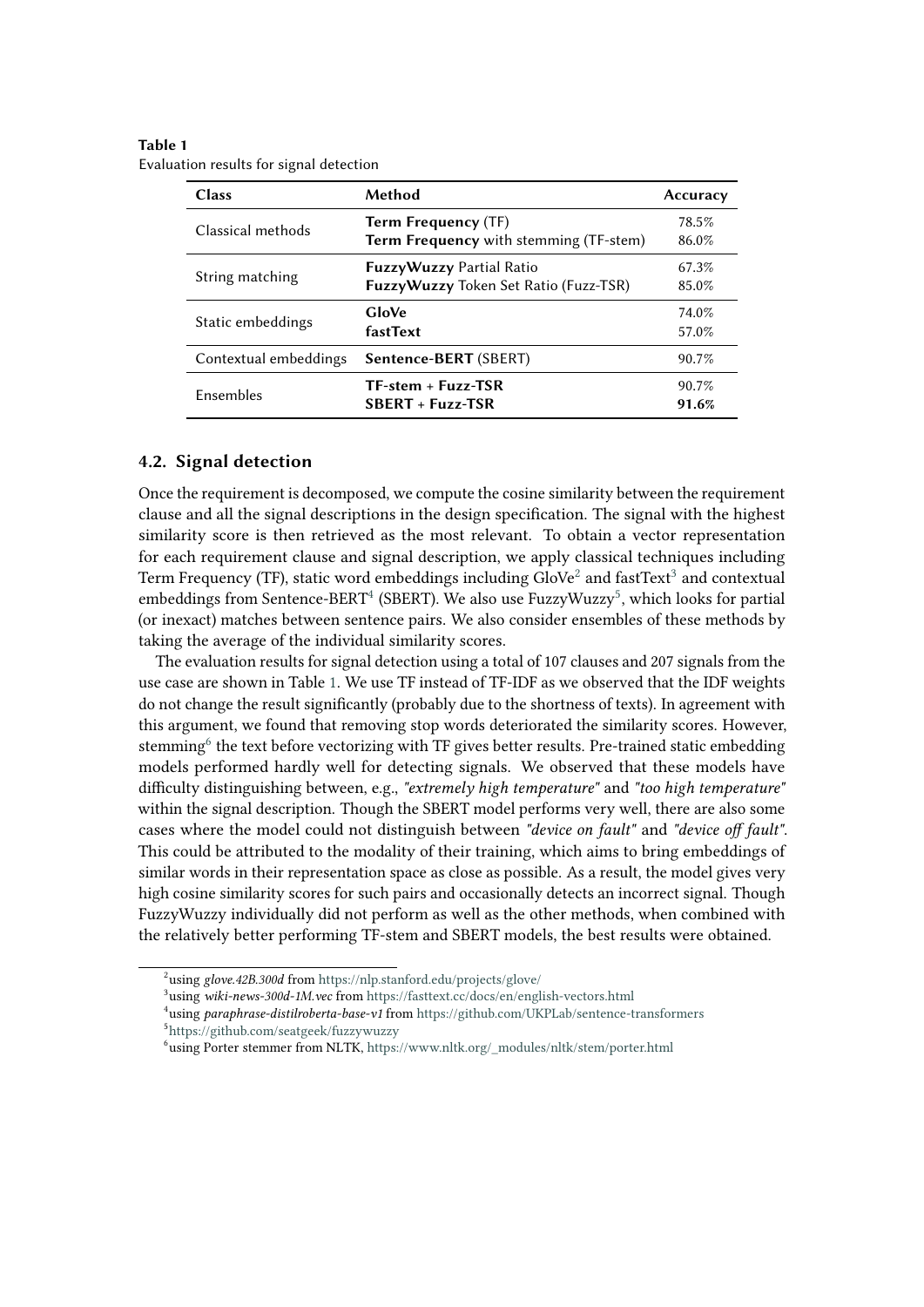| <b>Class</b> | Method                                         | <b>TPR</b> | <b>TNR</b> | <b>Balanced</b><br>Accuracy |
|--------------|------------------------------------------------|------------|------------|-----------------------------|
| Antonyms     | WordNet                                        | 50.7%      | 33.3%      | 42.1%                       |
|              | <b>MoE-ASD</b> trained on all POS tags         | 55.2%      | 61.1%      | 58.2%                       |
| Paraphrase   | Term-Frequency with stemming                   | 50.7%      | 55.6%      | 53.2%                       |
|              | Fuzzy Wuzzy Token Set Ratio                    | 71.6%      | $22.2\%$   | 46.9%                       |
|              | Sentence-BERT (SBERT)                          | 73.1%      | 66.7%      | 69.9%                       |
| Inference    | <b>Sentiment Analysis</b>                      | 79.1%      | 50.0%      | 64.6%                       |
|              | <b>Textual Entailment (TE)</b>                 | 88.1%      | 61.1%      | 74.6%                       |
|              | Textual Entailment with negation rule (TE-neg) | 95.5%      | 72.2%      | 83.9%                       |

<span id="page-6-4"></span>**Table 2** Evaluation results for parameter detection with boolean data type

#### <span id="page-6-0"></span>**4.3. Parameter detection**

After detecting the signals, we need to determine the parameters that are assigned or compared to the signal values. When parameter names are used within the requirement (e.g., *T\_ExHi*), they can be easily identified by simple pattern matching in the design specification. In many cases, however, the parameters are of boolean data type and can only be identified by a semantic comparison between the two textual statements. In these cases, we need to determine whether the requirement clause agrees or contradicts with the corresponding signal description to obtain the parameter. For example, the requirement clause *"The valve shall be opened"* and the signal description *"close valve .."* contradict each other and the parameter is set to *false*. Conversely, if the signal description agrees with the requirement clause, the parameter should be detected as *true*. Such NLP tasks for detecting contradictions are known to be difficult [\[23\]](#page-9-21).

Our first trial was antonym synonym detection, where we checked whether the verb in the requirement clause falls into the *antonym sets* in WordNet[7](#page-6-1) of the verb in the signal description. Similar to this approach, we used the model of Mixture-of-Experts for Antonym-Synonym Discrimination (MoE-ASD) [\[24\]](#page-9-22). While these methods handle pairs like *"activated"* and *"deactivated"* considerably well, they fail for phrasal negations like *"not activated"*. To overcome this issue and avoid the ambiguity of model inferences that depend only on the verb, we trained MoE-ASD with all the POS tags and tried to infer with the sentence representation as input.

We also utilize the similarity scores from the signal detection step and identify the parameter as *true* if the scores are above a threshold (empirically set to 0.6) and *false* otherwise. This is motivated by the idea that when paraphrasing a sentence into another, one could identify whether it agrees or contradicts with the other sentence.

Since textual inference methods can reliably classify a pair of sentences as either agreement or contradiction, we also resort to sentiment analysis<sup>[8](#page-6-2)</sup> to assess the sentiment of the pair and determine the parameter from it. We also tried to infer the entailment relationship using a pre-trained model<sup>[9](#page-6-3)</sup> trained with 3 classification labels. We considered the softmax probabilities for

<span id="page-6-3"></span>9 using ELMo-based Decomposable Attention from <https://demo.allennlp.org/textual-entailment/elmo-snli>

<span id="page-6-1"></span><sup>7</sup> <https://wordnet.princeton.edu/>

<span id="page-6-2"></span> $^8$ using GLoVe-LSTM from <https://demo.allennlp.org/sentiment-analysis/glove-sentiment-analysis>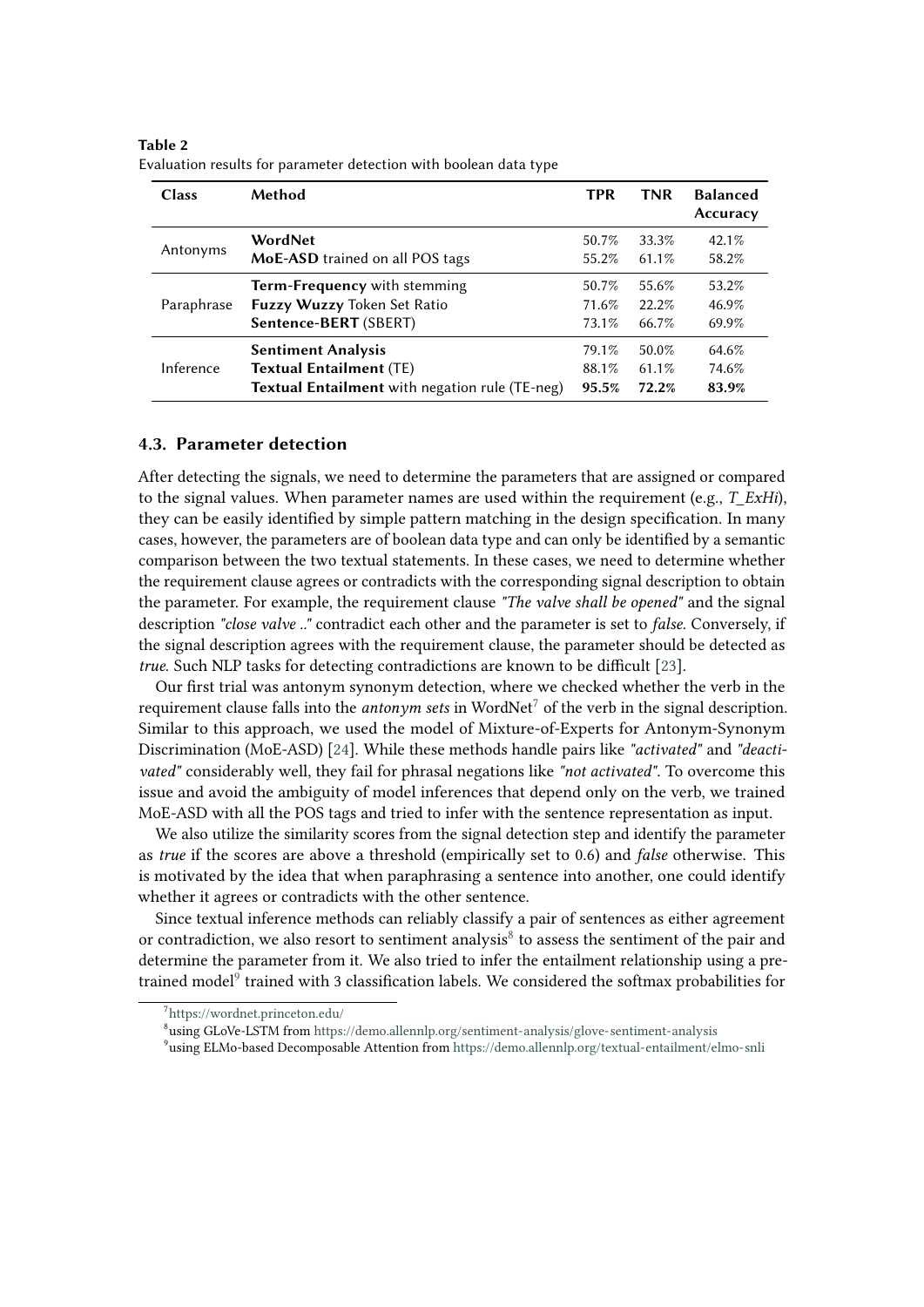the labels *agreement* and *contradiction* and predicted the parameter accordingly. In neutral cases, we employed a negation rule that checks for the presence of words that identify a negation.

Table [2](#page-6-4) shows our evaluation results for parameter detection using 85 signals with boolean parameters, of which 67 are actually *true* and 18 are *false*. It is evident from the table that textual entailment combined with the negation rule gives the best result.

#### <span id="page-7-0"></span>**4.4. Model generation**

Once the signals and parameters are identified for each requirement clause, we formulate a relation (of the form *Signal-Operator-Parameter*) for each of these clauses. We rely on a dictionary-based approach<sup>[10](#page-7-1)</sup> to identify comparison operators (if any) in the clauses. In Fig. [2](#page-4-0) the relations are illustrated for the exemplary requirement. To generate requirement models from these relations, we introduce a domain-specific language (DSL) with abstract logical blocks. It maps the relations coming from a conditional clause (*if* /*when*/*while*) to an *if-block*, those coming from main clauses to a *then-block* and those coming from an *until*-clause to an *until-block*. Conjunctions (*and*/*or*) identified between relations are also accommodated in these DSL blocks. Though this mapping appears rather trivial, our aim is to make this translation simple and flexible, so that ways are open for integration with other sophisticated languages. The resulting models can also be further transformed into Matlab Simulink models or UML sequence diagrams, depending on what the end user desires.

### **5. Evaluation**

To evaluate the entire pipeline against the 31 requirements from our use case, we combine all the individual steps from above. We take the requirement texts as input and generate requirement models with the help of the design specification.

The evaluation results are shown in Table [3.](#page-8-0) The average accuracies are calculated as follows. For each requirement, we calculate the percentage of correctly identified relations. Similarly, we calculate the accuracy of the logic by counting the correctly connected relations with logical conjunctions (*and*/*or*) and the correctly assigned relations to the logical blocks (*if* /*then*/*until*). For the accuracy of the model, we count all correctly identified signals, parameters, relations, and logic. Then, the macro-average over all requirements is calculated and shown in Table [3.](#page-8-0) The exact match counts the percentage of completely correct models. While this is a tough metric, it shows the extent to which the requirements formalization process can be fully automated.

We observe the best results with the two best ensembles for signal detection together with the best method (TE-neg) for parameter detection. This combination yields an average accuracy of 90.7% in evaluating the model across all requirements. The rather low values for exact match of 54.8% reflect the toughness of the metric, which invalidates a requirement model even if a single constituent (mostly one parameter in our case) is misidentified, although the remaining constituents are correctly identified. Some generalized resources of this paper can be found on  $G$ it $H$ u $b^{11}$  $b^{11}$  $b^{11}$ .

<span id="page-7-2"></span><span id="page-7-1"></span> $10$ using Roget's Thesaurus, [http://www.roget.org/scripts/hier.php/?class=I&division=0&section=III.](http://www.roget.org/scripts/hier.php/?class=I&division=0§ion=III.) <sup>11</sup>[https://github.com/ifak-prototypes/nlp\\_reform](https://github.com/ifak-prototypes/nlp_reform)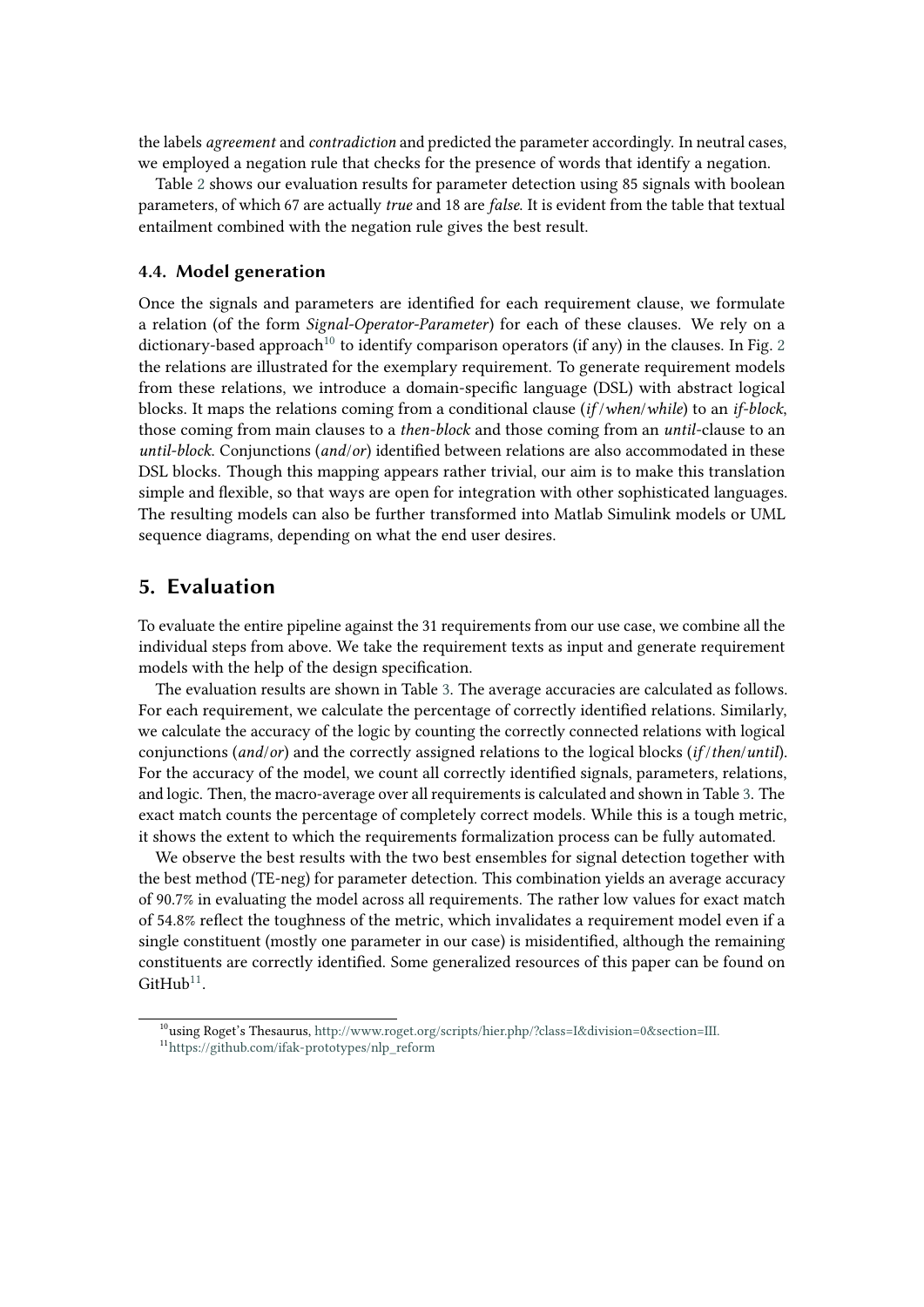| <b>Methods</b>         |                  | <b>Average Accuracy</b> |       |       | <b>Exact Match</b> |
|------------------------|------------------|-------------------------|-------|-------|--------------------|
| Signal detection       | Param. detection | Relations               | Logic | Model | Model              |
| $TF-stream + Fuzz-TSR$ | <b>SBERT</b>     | 69.6%                   | 69.9% | 86.4% | 25.8%              |
| $SBERT + Fuzzy-TSR$    | <b>SBERT</b>     | 70.4%                   | 69.9% | 86.4% | 25.8%              |
| $TF-stream + Fuzz-TSR$ | TE-neg           | 84.4%                   | 82.8% | 90.7% | 54.8%              |
| $SBERT + Fuzzy-TSR$    | TE-neg           | 84.4%                   | 82.8% | 90.7% | 54.8%              |

<span id="page-8-0"></span>**Table 3** Evaluation results for the whole pipeline on the propulsion system

Although our approach shows promising results, it has several limitations. One of the main limitations of our pipeline could be the simple decomposition algorithm that works for our specific requirements. Therefore we referred to more elaborated algorithms when needed. The model language is also very limited and contains only the basic behavioral elements. Finally, we assume that links are provided between artifacts, especially to the components.

# **6. Conclusion and outlook**

In this work, we presented an NLP-based approach for automated requirements formalization using natural language requirements and design specifications. We investigated various NLP methods for the individual steps of our pipeline and evaluated them on an industrial use case from the railway domain. We have shown that for signal detection we obtain the best results using Sentence-BERT combined with FuzzyWuzzy-TSR, and for (boolean) parameter detection using Textual Entailment supported by a negation rule. When evaluating the entire pipeline, we found that the requirement models generated using the combination of the two aforementioned methods yield the highest average accuracy of more than 90% and an exact match of about 55%. These results show that our approach can highly automate the process of requirements formalization, which can support the requirements engineer in e.g. requirements verification and test case generation.

In the future, we plan to integrate this approach into our model-based testing pipeline. Furthermore, there are several features that could improve our methodology, such as handling non-functional properties (like durations), prioritizing methods with lower execution time, domain-specific pre-training and fine-tuning of available models (like SBERT), or learning from corrected predictions of a domain expert (online learning). Another interesting enhancement would be to support the requirements design process and the manual creation of the design specification by providing recommendations for related components and signals in advance.

# **Acknowledgments**

This research was funded by the ITEA3 project XIVT. The German partner was funded by the BMBF (grant no. 01IS18059E). We thank Bombardier Transportation, an Alstom Group Company, for providing an industrial use case for the evaluation of the presented method.